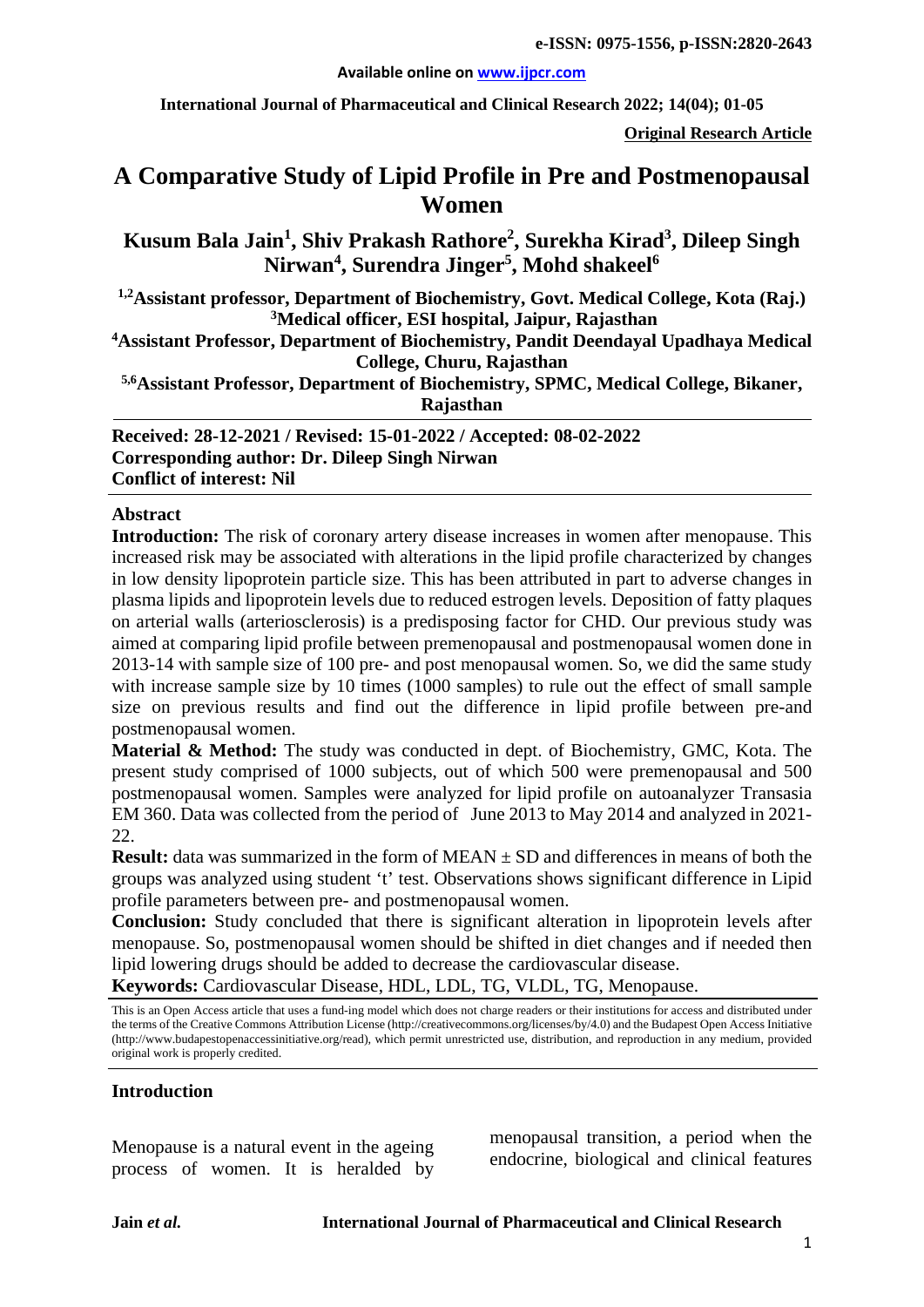of approaching menopause begins[1]. The average age of menopause is 51 years. Apart from being a natural process, menopause could also be induced by surgery by removal of the ovaries, chemotherapy or high dose radiotherapy related to cancer treatment and premature occurrence due to ovarian failure[2]**.**

The criteria published in the 'Report of the National Cholesterol Education Program Expert Panel on Detection, Evaluation and Treatment of High Blood Cholesterol in<br>adults' (1988), the prevalence of adults' (1988), the prevalence of hypercholesterolaemia was calculated in the studied females and it was found that 18/100 (18 %) of the total females were hypercholesterolemic, these all were postmenopausal candidates.

The hormonal changes associated with menopause e.g. low plasma levels of estrogen and marked increase in leutenizing and follicle stimulating hormone levels exerts a significant effect on the metabolism of plasma lipids and lipoproteins[3]. Atherogenic alterations in lipid and lipoprotein profiles have been found in studies of surgically induced menopause[4,5,6] and epidemiological studies comparing premenopausal women with menopausal and postmenopausal women[7,8].

The risk of coronary artery disease increases in women after menopause. This increased risk may be associated with alterations in the lipid profile characterized by changes in low density lipoprotein particle size and buoyancy[9]. The incidence of coronary heart disease has been observed to be increased in postmenopausal women until they become similar to the corresponding rates in men of similar age<sup>[10]</sup>.

This has been attributed in part to adverse changes in plasma lipids and lipoprotein levels due to reduced estrogen levels[11]. Deposition of fatty plaques on arterial walls

(arteriosclerosis) is a predisposing factor for CHD[12].

The effect of the hormonal changes associated with menopause on the serum lipid levels play important role in most cardiac related disorders associated with menopause[13].

Our previous study was aimed at comparing the serum level of total cholesterol, triglycerides, high density lipoprotein (HDL), low density lipoprotein (LDL) and very low-density lipoprotein (VLDL) between premenopausal and postmenopausal women done in 2013-14 with sample size of 100 pre- and post menopausal women in GMC, kota.

As cardiac diseases are very common in post menopausal female. So, we reconsider the same research with increase sample size by 10 time (1000 samples) to nullify the effect of small sample size on previous results. Therefore, this study was planned to compare the differences of the serum lipid profile in premenopausal and postmenopausal women and study the effect of menopause on lipid profile.

# **Material & Method:**

The study was conducted in the Dept. of Biochemistry, Govt. Medical College and Hospital, Kota. Data was collected from the period of June 2013 to May 2014 and analyzed in 2021-22.

The present study comprised of 1000 subjects, out of which 500 were premenopausal and 500 postmenopausal women. The subjects were selected amongst those attending the Department of Obs & gynae, NMCH, MBS Hospital Kota, Rajasthan, India in age between 20 to 70 years. Patients having diabetes, thyroid problems, pregnancy and having malignancy are excluded from the study. serum was separated following standard protocol and lipid profile estimation was done on Fully Autobiochemistry analyzer Transasia EM 360.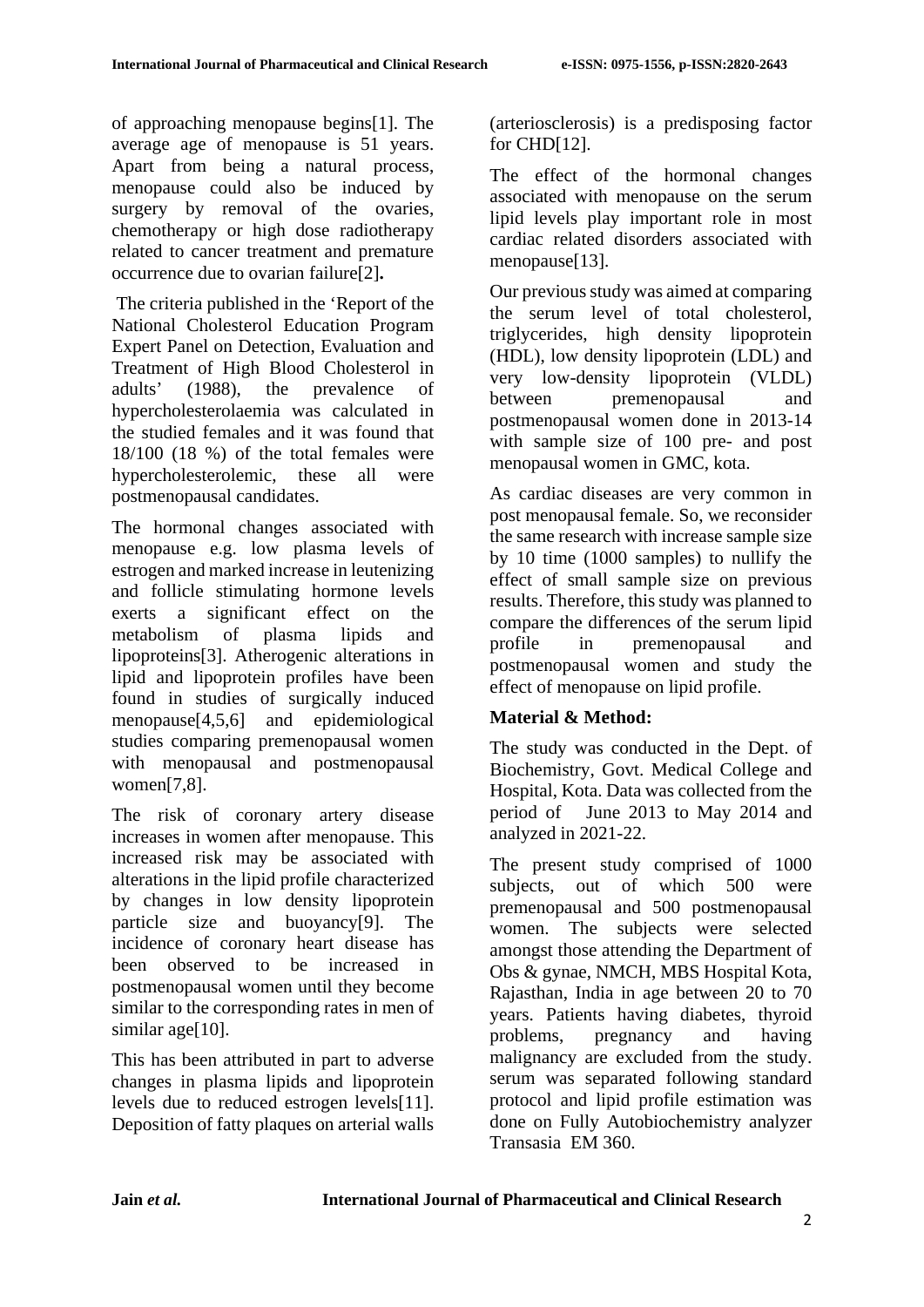**Ethics statement:** The study protocol was approved by the institutional ethical committee**.** Informed consents were obtained in written-form from patients and all clinical investigations were conducted according to the standard protocol. The patients gave consent for the publication of the clinical details.

**Data Analysis**: Data was recorded as per Performa. The data analysis was computer based; SPSS-22 was used for analysis. For categorical variables chi-square test was used. For continuous variables independent samples'*t*-test was used. *p*-value <0.05 was considered as significant.

## **Result and discussion:**

This section presents the demographic data and the results obtained for cholesterol, triglycerides, HDL-C, LDL-C and VLDL-C in the females grouped according to preand postmenopausal states.

| <b>Parameters</b>        | <b>Desirable</b> | <b>Borderline</b> | <b>High Risk CHD</b> |
|--------------------------|------------------|-------------------|----------------------|
|                          |                  | <b>High Risk</b>  |                      |
| Cholesterol: (mg/dl)     | < 200            | 200-239           | > 240                |
| (mmol/l)                 | (5.18)           | $(5.18 - 6.19)$   | (6.22)               |
| LDL-Cholesterol: (mg/dl) | < 130            | 130-159           | >160                 |
| (mmol/l)                 | (3.37)           | $(3.37 - 4.12)$   | (4.14)               |
| HDL-Cholesterol: (mg/dl) | >40              | $35 - 40$         | $<$ 35               |
| (mmol/l)                 | (1.04)           | $(0.91 - 1.04)$   | (0.91)               |
| Triglycerides: (mg/dl)   | < 250            | 250-500           | > 500                |
| (mmol/l)                 | (2.83)           | $(2.83 - 5.65)$   | (5.65)               |

**Table 1: Cut-off lipid values for classification of hyperlipidaemias**

|--|

| Subjects      | <b>TC</b>         | HDL-C            | TG                                     | LDL               | <b>VLDL</b>     |
|---------------|-------------------|------------------|----------------------------------------|-------------------|-----------------|
| Premenopausal | $155.52 \pm 40.2$ | $54.34 \pm 22.1$ | $102.32 \pm 11.4$                      | $84.35 \pm 25.12$ | $20.46 \pm 2.2$ |
| $n = 500$     |                   |                  |                                        |                   |                 |
| Postmenopausa | $212 \pm 30.37$   | $27.53 \pm 16.7$ | $125.68 \pm 10.54$   158.28 $\pm$ 32.3 |                   | $25.14 \pm 2.1$ |
| $1 n = 500$   |                   |                  |                                        |                   |                 |
| p-value       | p<0.05            | p<0.05           | p<0.05                                 | p<0.05            | p<0.05          |

To summarize our results, the TG and VLDL-C levels and LDL-C were significantly higher ( $p<0.05$ ) and HDL-C lower in postmenopausal women than in premenopausal women of both groups[14,15,16].

Cholesterol was found to correlate positively with LDL-C. This was expected, since LDL-C is the major carrier of cholesterol in the blood. Interestingly this correlation existed within each group.

Decrease in HDL-C and increase in cholesterol and LDL-C are all risk factors for the development of cardiovascular disease. Hence overweight and obesity can be considered as major risk factors for cardiovascular diseases.

It is well documented that elevated plasma HDL-C level is protective against coronary heart disease whereas decreased levels increase the risk of coronary heart disease. Considering the normal level of HDL-C to be >40mg/dl, we calculated the prevalence of females with values lower than the cutoff level and find HDL-C in premenopausal women 54.34±22.12 and 27.53±16.72 in postmenopausal women. The difference between two groups was statistically significant.

The human adipose cells are shown to specifically bind HDL-C and this binding is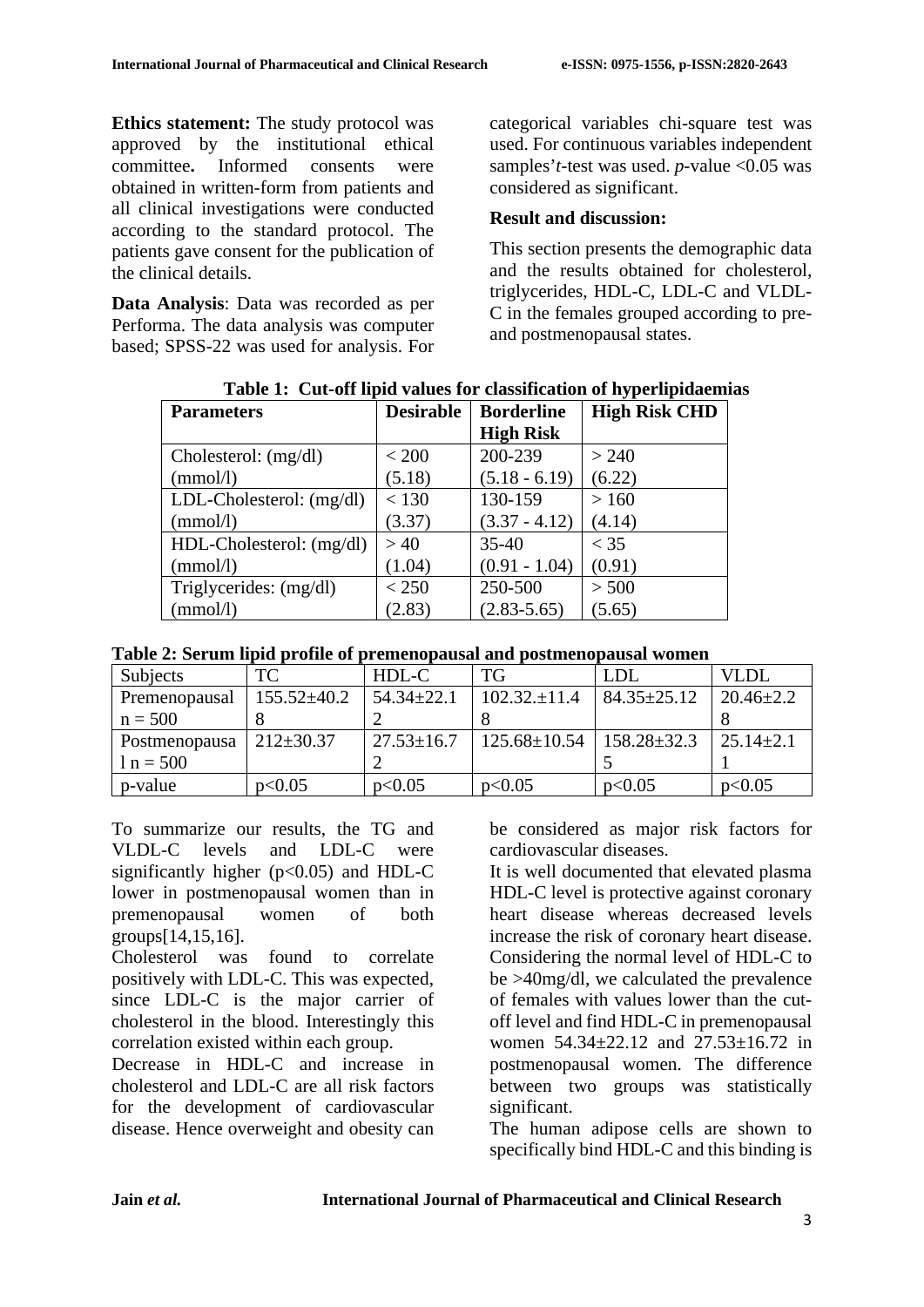related to fat cell size. In individuals with abdominal obesity, there may be a disproportionate uptake of HDL-C contributing to the reduction in plasma HDL-C levels[17].

LDL-cholesterol is the major carrier of cholesterol in the blood, from the liver to the tissues. It is considered as the 'bad' cholesterol and elevated level is associated with increasing risk of CHD. In the pre- and post-menopausal females, the range was 84.35±25.12mg/dl and 158.28± 32.35mg/dl, respectively and the difference between the two groups was statistically significant.

In several studies including our study safe LDL-C are considered as < 130 mg/dl and values above this are considered as a highrisk value. A highly significant positive correlation was seen between LDL-C and cholesterol, triglycerides, while a negatively correlation was obtained with HDL. Several studies have shown that the androgenic obesity is much greater risk factor compared to the pear shape obesity, as there appear to be a higher chance of metabolic abnormalities[18].

### **Conclusion:**

This study showed that hormonal changes associated with menopause alters the lipid profile in women as evidenced by higher total cholesterol (TC), low-density lipoproteins cholesterol (LDL-C), and lower high-density lipoprotein (HDL-C) seen in factors for coronary heart disease across the postmenopausal women. In addition to previous results, TG and VLDL are also increased. The higher TC-C, LDL-C, TG and VLDL and lower HDL- C and atherogenic index in postmenopausal women is one of the proven risk factors for coronary artery disease. So, we conclude that postmenopausal women should be shifted on diet change and also should be prescribed lipid lowering drugs, if needed.

**Funding statement**: this study is not funded by any government or commercial agencies. **Reference:**

- 1. Burger, E. F., Kustin, A.A. and D. C. Baron, 2002. Endocrinology and metabolism. Ann. Int. Med. ,251:872- 942.
- 2. Barrett- Connor, E. and T.L. Bush, 2001. Estrogen and coronary heart disease in women. JAMA, 265:1861- 1867.
- 3. Sacks, F. M., A.M. Murray, P. I. Maclean and D. E. Sellers 1992. Hormone therapy to prevent disease and prolong life in postmenopausal women. Ann. Int. Med., 117: 202-352.
- 4. Lip, G.Y., A. D. Blann, A.F. Jones and D. G. Beevers, 1997. Effect of hormone replacement therapy on hemostatic factors, Lipid factors and endothelial function in women undergoing surgical menopause: implication for prevention of atheroscleosis. Am. Heart J., 134: 764-771.
- 5. Griffin, B., E. Farish , D. Walsh , J. Bames, M. Caslake, J. Shepherd and D. Heart , 1993. Response of plasma low density lipoprotein subfractions to estrogen replacement therapy following surgical menopause. Clin. Endocrinol.,(Oxf) 39: 463-468.
- 6. Wakatsuki A. and Y. Sagara, 1995. Lipoprotein metabolism in postmenopausal anddophorectomized women. Obstet. Gynecol., 85: 523-528.
- 7. Bouthon-Kopp, C., P.Y.Scarabin, B. Dame, A. Malmejac and L. Guize, 1990. Menopause related changes in lipoproteins and some other cardiovascular risk factors. Int. J. Epidemiol., 19:42-48.
- 8. Stampher, M. J. and W. C. Williet, 1999. A prospective study of postmenopausal estrogen therapy and coronary heart disease. N. Engl. J. Med., 313:1044-1049.
- 9. Carr, M.C., K. H. Kim, A. Zambon, E.S. Mitchel, N. F. Woods, C. P. Cassazza, J. Q. Purnell, J. E. Hokanson, J.D. Brunzell and R. S. Schwantz, 2000. Changes in LDL density across the